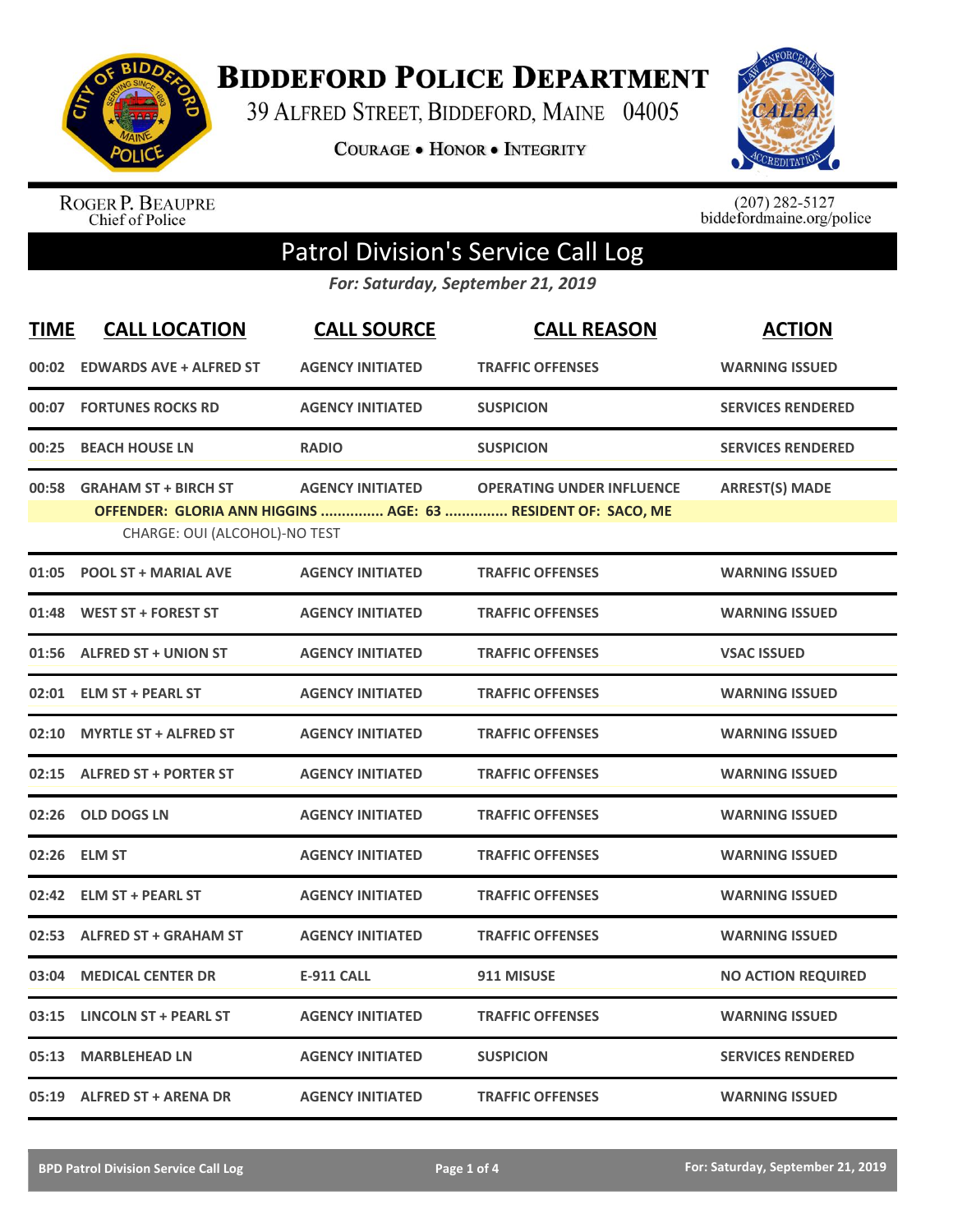| <b>TIME</b> | <b>CALL LOCATION</b>       | <b>CALL SOURCE</b>        | <b>CALL REASON</b>         | <b>ACTION</b>                |
|-------------|----------------------------|---------------------------|----------------------------|------------------------------|
|             | 05:28 ALFRED ST            | <b>AGENCY INITIATED</b>   | <b>TRAFFIC OFFENSES</b>    | <b>VSAC ISSUED</b>           |
|             | 06:07 ALFRED ST            | <b>AGENCY INITIATED</b>   | <b>TRAFFIC OFFENSES</b>    | <b>VSAC ISSUED</b>           |
|             | 06:25 ALFRED ST            | <b>AGENCY INITIATED</b>   | <b>TRAFFIC OFFENSES</b>    | <b>WARNING ISSUED</b>        |
|             | 06:36 ALFRED ST            | <b>AGENCY INITIATED</b>   | <b>TRAFFIC OFFENSES</b>    | <b>WARNING ISSUED</b>        |
|             | 07:00 ALFRED ST            | <b>WALK-IN AT STATION</b> | <b>SUSPICION</b>           | <b>REPORT TAKEN</b>          |
|             | 07:36 PIERSONS LN          | <b>NON-EMERGENCY CALL</b> | <b>SUSPICION</b>           | <b>BUILDING CHECK/SECURE</b> |
|             | 07:49 POOL ST              | <b>AGENCY INITIATED</b>   | <b>RACE DETAIL</b>         | <b>SERVICES RENDERED</b>     |
|             | 08:23 KING ST              | <b>NON-EMERGENCY CALL</b> | <b>CHECK WELFARE</b>       | <b>SERVICES RENDERED</b>     |
|             | 08:40 BIRCH ST             | <b>E-911 CALL</b>         | <b>FIGHTS</b>              | <b>REPORT TAKEN</b>          |
|             | 08:54 JEFFERSON ST         | <b>E-911 CALL</b>         | 911 MISUSE                 | <b>NEGATIVE CONTACT</b>      |
|             | 10:10 SUMMER ST + BIRCH ST | <b>NON-EMERGENCY CALL</b> | <b>DISTURBANCE / NOISE</b> | <b>UNFOUNDED</b>             |
|             | 10:36 ALFRED ST            | <b>E-911 CALL</b>         | <b>THEFT</b>               | <b>SERVICES RENDERED</b>     |
|             | 10:36 MAIN ST              | <b>E-911 CALL</b>         | 911 MISUSE                 | <b>NO ACTION REQUIRED</b>    |
|             | 10:37 HILLS BEACH RD       | <b>AGENCY INITIATED</b>   | <b>TRAFFIC OFFENSES</b>    | <b>VSAC ISSUED</b>           |
|             | 11:18 SHOPS WAY            | <b>E-911 CALL</b>         | 911 MISUSE                 | <b>NO ACTION REQUIRED</b>    |
|             | 11:30 BRIDGE RD            | <b>AGENCY INITIATED</b>   | <b>TRAFFIC OFFENSES</b>    | <b>WARNING ISSUED</b>        |
|             | 11:38 BIRCH ST             | <b>NON-EMERGENCY CALL</b> | <b>DISTURBANCE / NOISE</b> | <b>UNFOUNDED</b>             |
|             | <b>11:57 MAIN ST</b>       | <b>AGENCY INITIATED</b>   | <b>PARKING COMPLAINT</b>   | <b>VEHICLE TOWED</b>         |
|             | 11:58 HILL ST + GRAYSON ST | <b>NON-EMERGENCY CALL</b> | <b>DOMESTIC COMPLAINTS</b> | <b>REPORT TAKEN</b>          |
|             | 12:16 WENTWORTH CT         | <b>NON-EMERGENCY CALL</b> | <b>ANIMAL COMPLAINT</b>    | <b>GONE ON ARRIVAL</b>       |
|             | 12:20 WEST ST              | E-911 CALL                | 911 MISUSE                 | <b>WARNING ISSUED</b>        |
|             | 12:24 ELM ST               | <b>NON-EMERGENCY CALL</b> | <b>ARTICLES LOST/FOUND</b> | <b>SERVICES RENDERED</b>     |
|             | 12:51 SUMMER ST            | <b>NON-EMERGENCY CALL</b> | <b>CIVIL COMPLAINT</b>     | <b>SERVICES RENDERED</b>     |
|             | <b>12:54 MAIN ST</b>       | <b>NON-EMERGENCY CALL</b> | <b>DRUNKENNESS</b>         | <b>SERVICES RENDERED</b>     |
|             | <b>12:57 VINE ST</b>       | <b>NON-EMERGENCY CALL</b> | <b>CHECK WELFARE</b>       | <b>CANCELLED IN ROUTE</b>    |
|             | 13:06 SHOPS WAY            | <b>E-911 CALL</b>         | <b>ANIMAL COMPLAINT</b>    | <b>NO ACTION REQUIRED</b>    |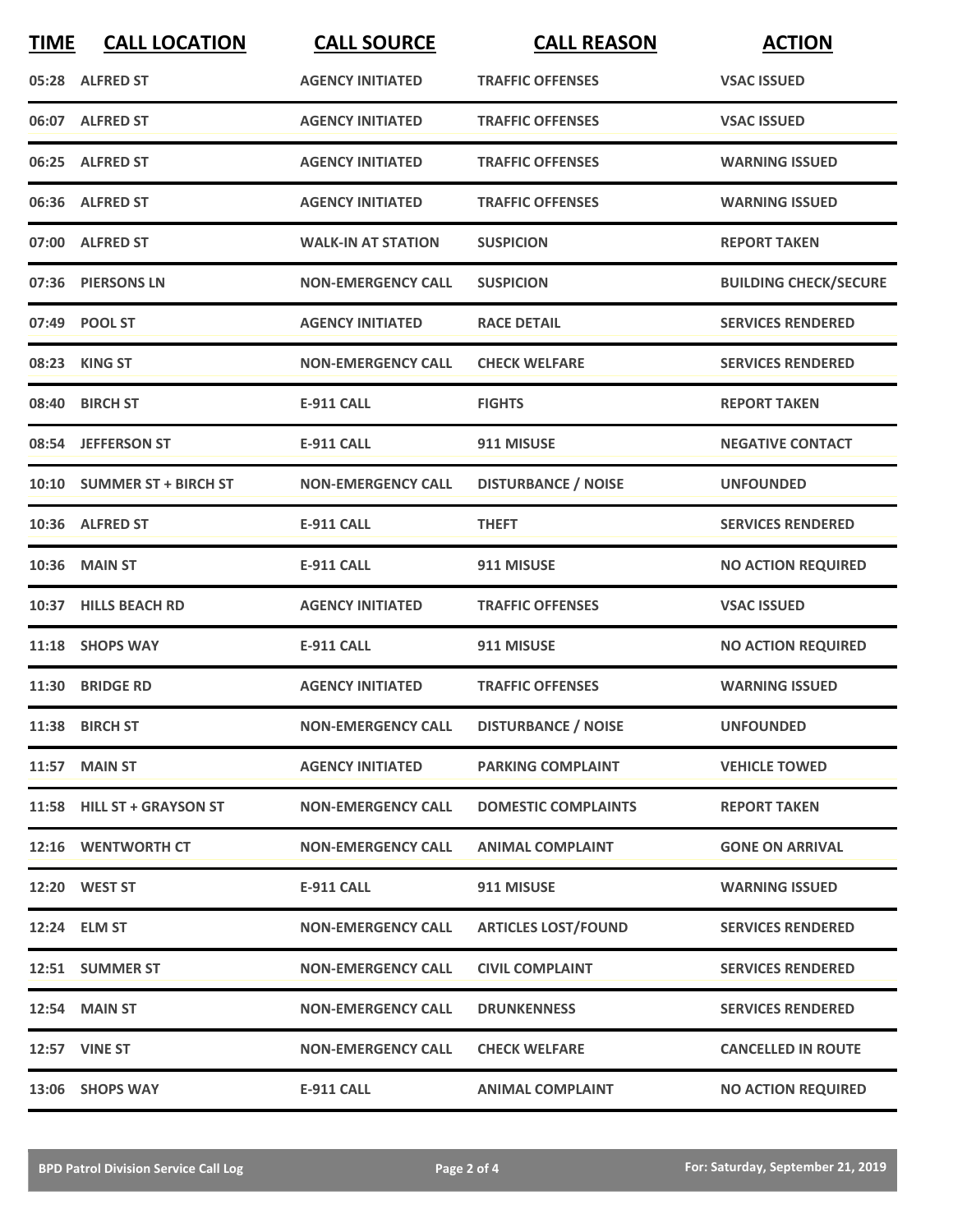| <b>TIME</b>                                                                | <b>CALL LOCATION</b>                                                                                                                    | <b>CALL SOURCE</b>             | <b>CALL REASON</b>                                                    | <b>ACTION</b>                     |  |
|----------------------------------------------------------------------------|-----------------------------------------------------------------------------------------------------------------------------------------|--------------------------------|-----------------------------------------------------------------------|-----------------------------------|--|
|                                                                            | 13:12 SHOPS WAY                                                                                                                         | <b>AGENCY INITIATED</b>        | <b>ANIMAL COMPLAINT</b>                                               | <b>UNFOUNDED</b>                  |  |
|                                                                            | 13:14 FRANKLIN ST                                                                                                                       | <b>E-911 CALL</b>              | 911 MISUSE                                                            | <b>SERVICES RENDERED</b>          |  |
|                                                                            | 13:17 LINCOLN ST                                                                                                                        | <b>NON-EMERGENCY CALL</b>      | <b>SUSPICION</b>                                                      | <b>SERVICES RENDERED</b>          |  |
|                                                                            | 13:31 ALFRED ST                                                                                                                         | <b>NON-EMERGENCY CALL</b>      | <b>COURT ORDERED CHECK IN</b>                                         | <b>SERVICES RENDERED</b>          |  |
|                                                                            | 13:34 CLARK ST                                                                                                                          | <b>WALK-IN AT STATION</b>      | <b>ARTICLES LOST/FOUND</b>                                            | <b>REPORT TAKEN</b>               |  |
|                                                                            | 13:45 ALFRED ST + BOULDER WAY                                                                                                           | <b>NON-EMERGENCY CALL</b>      | <b>CHECK WELFARE</b>                                                  | <b>SERVICES RENDERED</b>          |  |
|                                                                            | 14:02 BERRY LN                                                                                                                          | <b>E-911 CALL</b>              | 911 MISUSE                                                            | <b>NO ACTION REQUIRED</b>         |  |
|                                                                            | 14:43 MT VERNON ST                                                                                                                      | <b>E-911 CALL</b>              | 911 MISUSE                                                            | <b>NO ACTION REQUIRED</b>         |  |
|                                                                            | 14:49 ELM ST                                                                                                                            | <b>WALK-IN AT STATION</b>      | <b>PAPERWORK</b>                                                      | <b>SERVICES RENDERED</b>          |  |
|                                                                            | 14:53 HILLS BEACH RD                                                                                                                    | <b>E-911 CALL</b>              | 911 MISUSE                                                            | <b>NO ACTION REQUIRED</b>         |  |
|                                                                            | 15:45 ELM ST                                                                                                                            | <b>AGENCY INITIATED</b>        | <b>TRAFFIC OFFENSES</b>                                               | <b>WARNING ISSUED</b>             |  |
|                                                                            | 15:55 ELM ST                                                                                                                            | <b>AGENCY INITIATED</b>        | <b>TRAFFIC OFFENSES</b>                                               | <b>WARNING ISSUED</b>             |  |
|                                                                            | 16:05 ELM ST                                                                                                                            | <b>AGENCY INITIATED</b>        | <b>TRAFFIC OFFENSES</b>                                               | <b>WARNING ISSUED</b>             |  |
| 16:16                                                                      | <b>MAIN ST</b>                                                                                                                          | <b>AGENCY INITIATED</b>        | <b>PAPERWORK</b>                                                      | <b>PAPERWORK SERVED</b>           |  |
|                                                                            | 16:22 ALFRED ST                                                                                                                         | <b>AGENCY INITIATED</b>        | <b>TRAFFIC OFFENSES</b>                                               | <b>WARNING ISSUED</b>             |  |
|                                                                            | 16:33 SULLIVAN ST                                                                                                                       | <b>AGENCY INITIATED</b>        | <b>PAPERWORK</b>                                                      | <b>PAPERWORK SERVED</b>           |  |
|                                                                            | 16:34 HILL ST + BACON ST                                                                                                                | <b>AGENCY INITIATED</b>        | <b>TRAFFIC OFFENSES</b>                                               | <b>WARNING ISSUED</b>             |  |
|                                                                            | 16:56 QUIMBY ST                                                                                                                         | <b>NON-EMERGENCY CALL</b>      | <b>JUVENILE OFFENSES</b>                                              | <b>SERVICES RENDERED</b>          |  |
|                                                                            | 17:09 HILLS BEACH RD                                                                                                                    | <b>E-911 CALL</b>              | 911 MISUSE                                                            | <b>NO ACTION REQUIRED</b>         |  |
|                                                                            | 17:10 HILLS BEACH RD                                                                                                                    | <b>E-911 CALL</b>              | 911 MISUSE                                                            | <b>NO ACTION REQUIRED</b>         |  |
|                                                                            | 17:31 BOULDER WAY                                                                                                                       | NON-EMERGENCY CALL SHOPLIFTING |                                                                       | <b>CITATION ISSUED</b>            |  |
|                                                                            | OFFENDER: GABRIELLE RAYE LECLAIR  AGE: 23  RESIDENT OF: BIDDEFORD, ME<br>CHARGE: THEFT BY UNAUTHORIZED TAKING OR TRANSFER - SHOPLIFTING |                                |                                                                       |                                   |  |
|                                                                            | 18:04 BACON ST                                                                                                                          | <b>E-911 CALL</b>              | <b>DOMESTIC COMPLAINTS</b>                                            | <b>REPORT TAKEN</b>               |  |
|                                                                            |                                                                                                                                         |                                | OFFENDER: DESTINEY MARIE JOHNSEN  AGE: 19  RESIDENT OF: BIDDEFORD, ME |                                   |  |
| CHARGE: DOMESTIC VIOLENCE ASSAULT<br><b>CHARGE: MINOR CONSUMING LIQUOR</b> |                                                                                                                                         |                                |                                                                       |                                   |  |
|                                                                            | 18:09 SOUTH ST                                                                                                                          | <b>NON-EMERGENCY CALL</b>      | <b>ASSIST PD AGENCY</b>                                               | <b>NEGATIVE CONTACT</b>           |  |
|                                                                            | 18:23 BIDDEFORD GATEWAY CTR                                                                                                             | <b>NON-EMERGENCY CALL</b>      | <b>SUSPICION</b>                                                      | <b>NO ACTION REQUIRED</b>         |  |
|                                                                            | <b>BPD Patrol Division Service Call Log</b>                                                                                             |                                | Page 3 of 4                                                           | For: Saturday, September 21, 2019 |  |